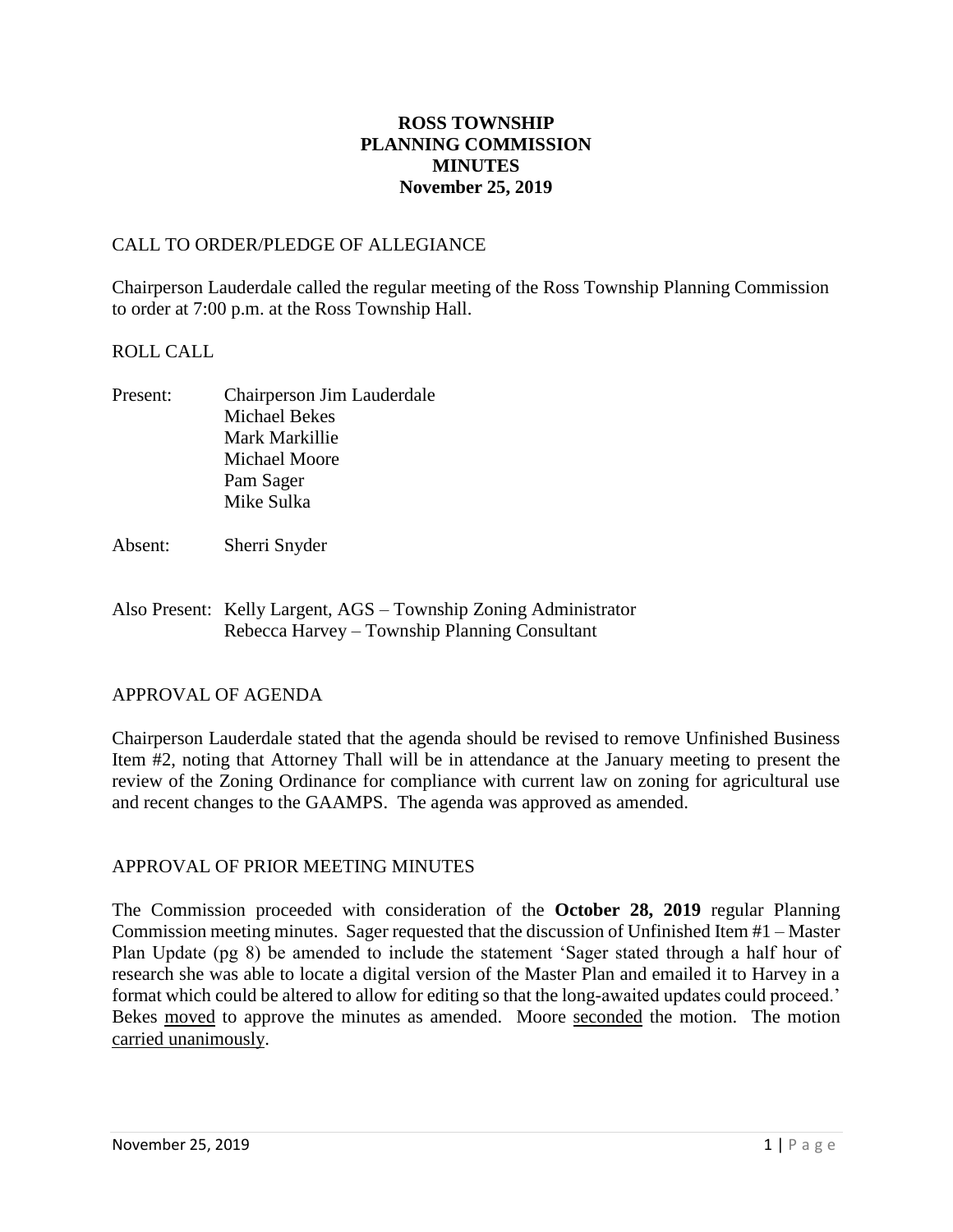#### NEW BUSINESS

1. Charleston Township Land Use Plan Amendment

Chairperson Lauderdale advised that the Township had received notice of a proposed amendment to the Charleston Township Land Use Plan Map so as to change the planning classification of the Barn Theater property from Rural Residential Estates to Agriculture. The Plan amendment is proposed in support of a requested rezoning of the subject property consistent with the requested planning classification.

The Planning Commission acknowledged receipt of the notice and provided no comment on the proposal.

2. 2020-2021 Planning Commission Budget

Chairperson Lauderdale referenced the Department Budget Request for FY 2019-2020, indicating it will be used as a template for developing the Budget Request for FY 2020- 2021. In response to questions, Chairperson Lauderdale noted that a proposed budget has not been provided by the Township Board, but consistent with past practice and the request of the Township Supervisor, a proposed Planning Commission budget will be developed using the previous year's budget as a template for submission by mid- January.

Sulka provided 'Spent YTD' totals, noting that past due billings are not reflected in the numbers. He confirmed that the totals reflect the \$4800 approved for the update of the Master Plan. The Commission conducted a line item review and noted the following:

- The fiscal year is  $4.01.19$  to  $3.31.20$ ; expenditures to date  $(11.25.19)$  total \$17,749.
- Expenditures for each line item are currently within budget, noting that past due billings are not reflected.
- The 'attorney expenses' associated with the requested GAAMPS Analysis will be reflected in the current budget; potential follow-up work on the subject should be anticipated in the proposed budget.
- The amounts for each line item in the 2019-2020 budget remain acceptable for the 2020-2021 budget, with the exception of proposed increases to the budget for 'printing & publishing' (partially in anticipation of the Master Plan adoption process) and for 'misc & training' in recognition of membership education objectives.

A copy of the proposed Department Budget Request for FY 2020-2021 developed and agreed to by the Planning Commission for submission to the Township Board is attached.

#### UNFINISHED BUSINESS

1. Master Plan Update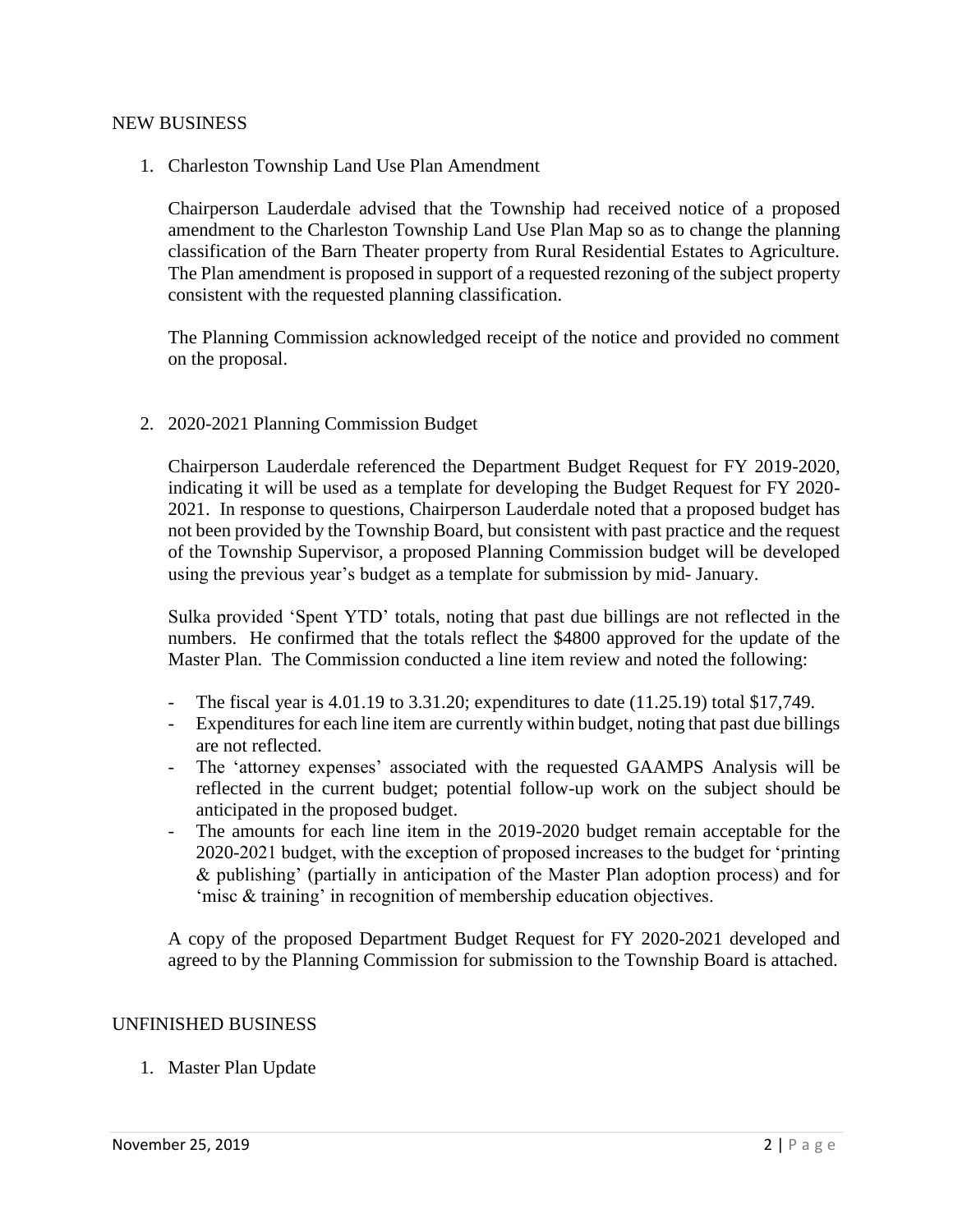Harvey advised that updates to Sections  $3 - 8$  continue. She noted that she plans to have a preliminary draft of the updated Plan ready for distribution at the January meeting. Harvey agreed to forward an electronic copy of the preliminary draft Plan to the Township Office for the preparation of hard copies of the document for Planning Commission members.

## 2. GAAMPS

Chairperson Lauderdale noted that Township Attorney Thall's review of the Township Zoning Ordinance for compliance with current law on zoning for agricultural use and recent changes to the GAAMPS will be presented at the January meeting.

## 3. Sign Standards

Chairperson Lauderdale referenced the draft sign regulations prepared by Harvey per the request of the Planning Commission. He noted that review of the draft text (dated 4.24.17) was initiated at the September meeting and slated to be continued at a subsequent meeting.

Bekes, who served as Acting Chairperson at the September meeting, provided an overview of the questions raised and the conclusions reached in the first review. He requested that the review continue where it ended in September, with review comments focused on elements of the draft text not yet discussed.

Continued Planning Commission discussion of the draft text ensued, wherein the following was noted:

- The electronic changeable copy sign standard limits a change in message to no more than once every 12 seconds. What is the basis for the 12-second standard and will this render existing electronic signs in the Township nonconforming? It was agreed that limited flashing of signs is desired. Harvey advised that the 12-second standard is a common metric used in sign ordinances. Largent added that she believes it is also consistent with MDOT standards.
- It was confirmed that the standard set forth in C.5. is consistent with road agency standards (ie. signs may not be placed within road rights-of-way).
- Real estate signs and political signs are adequately addressed by the temporary sign provisions.
- Should the Purpose statement also include references to blight and the sign permit process? Harvey noted that 'blight' could be seen as an appropriate objective of sign standards . . similar to the reference to 'visual pollution' in subsection 6 . . but that the sign permit process is an implementation element of the standards and not typically referenced as a 'purpose'.
- A definition of 'memorial signs' should be added to clarify that it does not refer to roadside memorial markers.
- There was a lack of consensus on the merit of allowing electronic or changeable copy billboards in the Township. It was agreed, however, that if they are allowed, they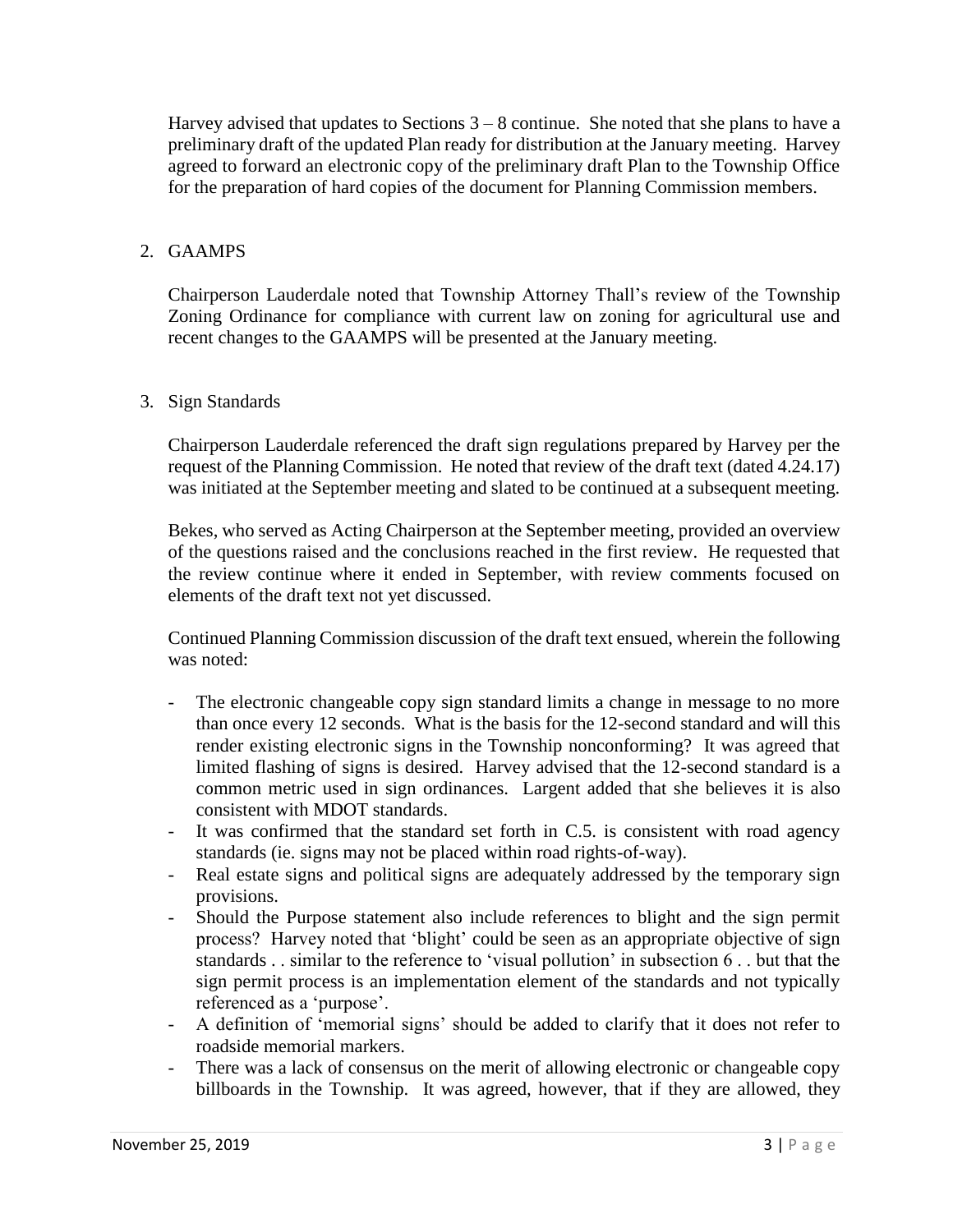should be referenced consistent with subsection H. It was further agreed that billboards should be allowed in both commercial and industrial districts.

- The Temporary Sign provision should be modified to allow 4 temporary signs within any residential district. It was agreed that standards of duration could create enforcement issues.
- Subsection K. should be modified to clarify that the sign permit process applies to 'permanent' signs.
- Subsection L. should include a reference to Section 24.4 in the Zoning Ordinance.
- The definition of 'directional sign' should be modified to apply to all sites, not just development sites.
- The methodology for sign area measurement and the concept of 'sign faces' was clarified.

Harvey was then directed to revise the draft text per the Planning Commission's discussion for review at the January meeting.

# REPORT FROM TOWNSHIP BOARD

Sulka reported that the Township Board approved the proposed amendments to Section 18.4 D. and Section 19.3, as recommended.

Sulka further noted that the Township has signed a contract with the Kalamazoo County Sheriff's Department for law enforcement in the Township and that the police millage is no longer under consideration.

He advised that Chairperson Lauderdale and Planning Commission member Snyder have been reappointed to another term on the Planning Commission.

## REPORT FROM ZONING BOARD OF APPEALS

Chairperson Lauderdale noted that the Zoning Board of Appeals met on November 6, 2019 and considered an applicant's request for variance approval from both the rear (streetside) setback and maximum lot coverage standards. The variances were granted after a finding of justification per Section 23.8.

## PUBLIC COMMENT

No public comment was offered.

## MEMBERS, CONSULTANTS, ADVISORS

Bekes stated that he will be absent in January but will plan to call in to the meeting.